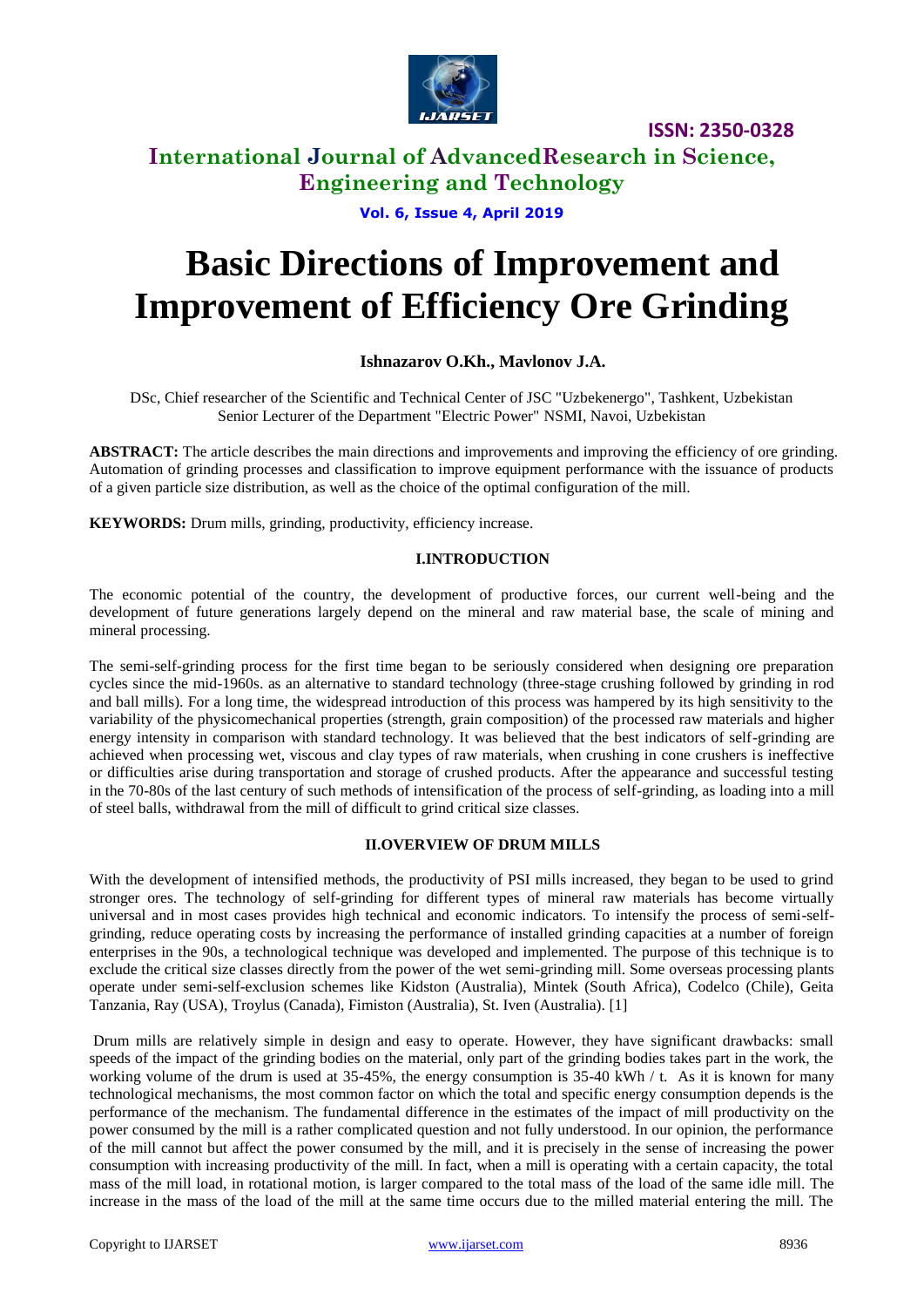

**ISSN: 2350-0328**

# **International Journal of AdvancedResearch in Science, Engineering and Technology**

# **Vol. 6, Issue 4, April 2019**

choice of the optimal configuration of the mill depends on the granulometric composition of the feed, the required size of the grinding product, as well as other properties that determine the relative hardness and abrasiveness of the material.

#### **III.RESULTS AND DISCUSSIONS**

The performance of ore mills depends on the grinding material resistance, its particle size distribution, humidity and temperature, the fill factor, the range of grinding media, their mode of operation (lifting height, size classification by mill length), aspiration intensity, adsorption properties of the medium and a number as well as particle size the composition of the feed, the desired size of the grinding product, and other properties that determine the relative hardness and abrasiveness of the material of other factors. During the processing of coarse-grained material, the total intramill filling of a wet semi-self-grinding mill is 25–30%, in a ton of balls per hour — 8–15%, which contributes to the stable operation of the mills and ensures the most complete use of the installed capacity. When working on a small diet, an increase in cycle productivity is achieved with a higher level of ball loading and a decrease in the total intramill filling to 15–18% (2–5% higher than the level of ball loading). The work of the wet semi-self-grinding mill with a low level of ore filling is characterized by:

- increased wear of lifters and lining;
- reduced lining life
- high price for the service of the fine crushing unit;

- unstable mode of operation of the wet semi-self-grinding mill when changing (reducing) the ore fortress, the amount of circulating halia, which leads to overflow of the mill and, consequently, to a decrease in power consumption.





Figure 1. Dependence of productivity and power consumption on the diameter of the mill

$$
N_{\rm s} = 3,46 \frac{M}{\varphi} \sqrt{D} \cdot \varphi^3 \left[ 2(1 - \kappa^4) - \frac{3}{4} \psi^4 (1 - \kappa^6) \right]
$$

Where M - is the mass of balls in the mill, the degree of filling of the mill with balls, the proportion of units. D - is the diameter of the mill drum, is the relative frequency of rotation of the mill mill, is the ratio of the radii of the inner and outer layers of the grinding bodies.